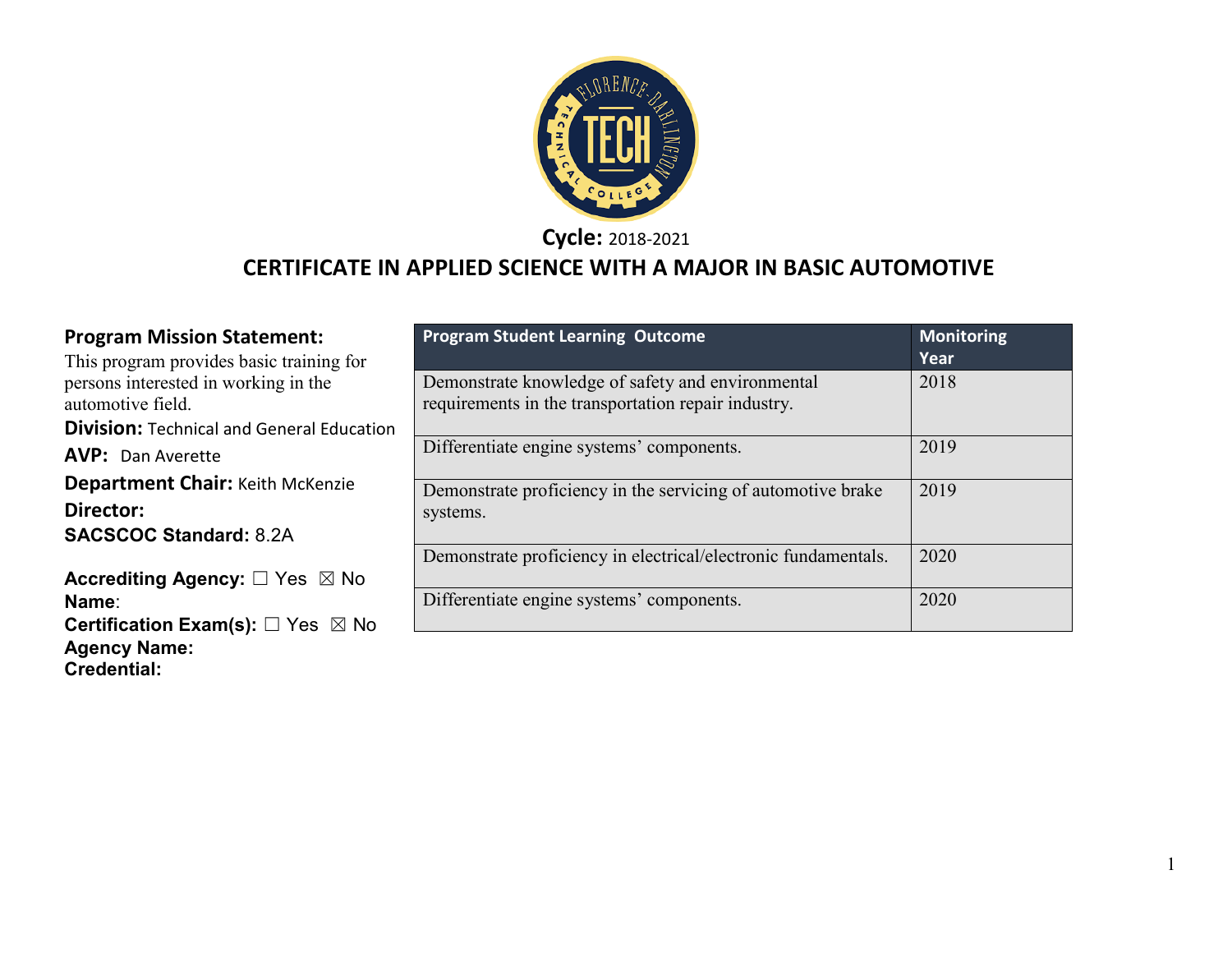#### **STUDENT LEARNING OUTCOMES FOR CAS.AUTB – 2018-2019**

| A. Program<br><b>Student Learning</b><br><b>Outcomes</b>                                                             | <b>B.</b> What<br>courses<br>are<br><b>PSLOs</b><br><b>Assessed</b>                  | C. Methods for<br><b>Outcomes</b><br><b>Assessment</b>                     | <b>D. Expected Level</b><br>of Program<br><b>Performance</b>                             | <b>E. Data Collection</b>                                                                     | <b>F. Results</b>                                                                                                           | <b>G. Plan For Improvement</b>                                                                                                                                                                                                            |
|----------------------------------------------------------------------------------------------------------------------|--------------------------------------------------------------------------------------|----------------------------------------------------------------------------|------------------------------------------------------------------------------------------|-----------------------------------------------------------------------------------------------|-----------------------------------------------------------------------------------------------------------------------------|-------------------------------------------------------------------------------------------------------------------------------------------------------------------------------------------------------------------------------------------|
| What should the<br>graduates of your<br>program be able to<br>do?                                                    | Where do<br>you see<br>evidence<br>that the<br>student<br>can do<br>these<br>things? | How does your<br>program evaluate<br>student/graduate<br>skills/abilities? | What is the expected<br>level of student<br>performance for the<br>program?              | When will you collect<br>the data needed to<br>evaluate the<br>performance of the<br>program? | What are the<br>results of the<br>evaluation?<br>NOTE: include<br>student ratio with<br>all results.                        | How will you use this information<br>to improve the program                                                                                                                                                                               |
| Demonstrate<br>knowledge of safety<br>and environmental<br>requirements in the<br>transportation repair<br>industry. | <b>AUT 112</b>                                                                       | Safety Assessment                                                          | 100% of students will<br>complete a safety<br>assessment with a<br>passing score of 80%. | <b>Fall 2018</b>                                                                              | 22 out of 22<br>(100%) of students<br>earned 80% or<br>better on the<br>safety assessment.<br>The class average<br>was 93%. | The expected learning level was<br>met. Safety and Environmental<br>Requirements will continue to be<br>taught in the fall with an<br>assessment to identify and locate<br>selected safety equipment<br>associated with the laboratories. |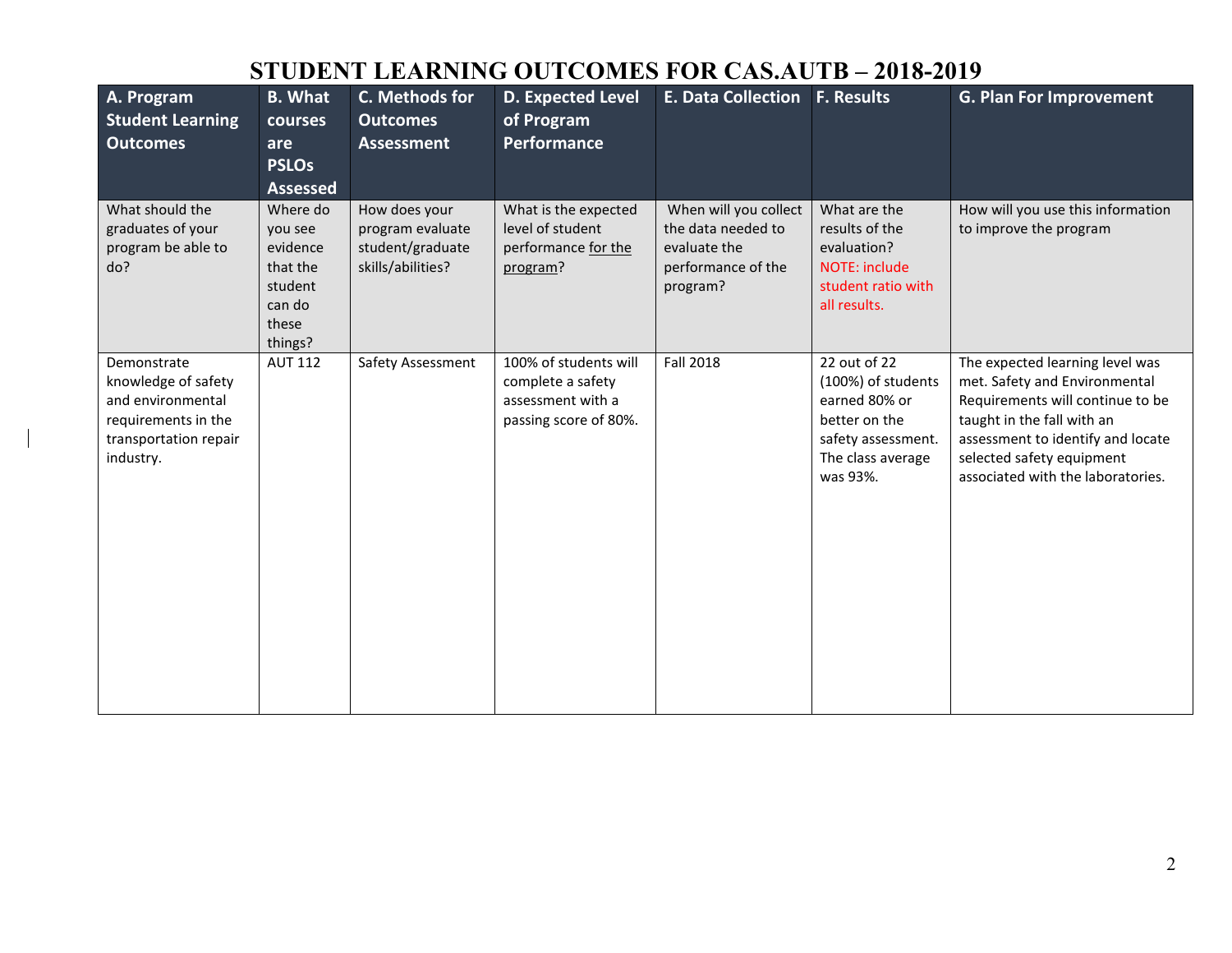| <u>DI ODENI LEANNINO OUTCOMEDI</u><br>UR UNDRU LD<br>-- <i>L</i> ui <i>j-L</i> uzu |                                                                                      |                                                                            |                                                                                        |                                                                                               |                                                                                                                                   |                                                                                                                                                                                                                                                                                                       |  |
|------------------------------------------------------------------------------------|--------------------------------------------------------------------------------------|----------------------------------------------------------------------------|----------------------------------------------------------------------------------------|-----------------------------------------------------------------------------------------------|-----------------------------------------------------------------------------------------------------------------------------------|-------------------------------------------------------------------------------------------------------------------------------------------------------------------------------------------------------------------------------------------------------------------------------------------------------|--|
| A. Program<br><b>Student Learning</b><br><b>Outcomes</b>                           | <b>B.</b> What<br>courses<br>are<br><b>PSLOs</b><br><b>Assessed</b>                  | C. Methods for<br><b>Outcomes</b><br><b>Assessment</b>                     | <b>D. Expected Level</b><br>of Program<br><b>Performance</b>                           | <b>E. Data Collection</b>                                                                     | <b>F. Results</b>                                                                                                                 | <b>G. Plan For Improvement</b>                                                                                                                                                                                                                                                                        |  |
| What should the<br>graduates of your<br>program be able to<br>do?                  | Where do<br>you see<br>evidence<br>that the<br>student<br>can do<br>these<br>things? | How does your<br>program evaluate<br>student/graduate<br>skills/abilities? | What is the expected<br>level of student<br>performance for the<br>program?            | When will you collect<br>the data needed to<br>evaluate the<br>performance of the<br>program? | What are the<br>results of the<br>evaluation?<br><b>NOTE: include</b><br>student ratio with<br>all results.                       | How will you use this information<br>to improve the program                                                                                                                                                                                                                                           |  |
| Differentiate engine<br>system's components.                                       | <b>AUT 103</b>                                                                       | AUT 103-Final Exam                                                         | AUT103-85% of<br>students are expected<br>to score 70% or better<br>on the Final Exam. | Spring 2020                                                                                   | In AUT 103, 18 out<br>of 20 (90%) of<br>students scored a<br>70% or better on<br>the final exam. The<br>class average was<br>87%. | The expected learning level was<br>met. In AUT 103, 90% of students<br>scored 70% or better on the final<br>exam.                                                                                                                                                                                     |  |
|                                                                                    | <b>AUT 102</b>                                                                       | AUT 102-Final Exam                                                         | 70% of students will<br>score a 70% or better<br>on the final exam.                    | Spring 2020                                                                                   | In AUT 102, 11 out<br>of 16 (68.75%)<br>students scored a<br>70% or better. The<br>class average was<br>78%.                      | The expected learning outcome<br>was not met. During the next<br>course offering of AUT 102,<br>students will be given an additional<br>lab to help them practice the<br>engine system diagnostic<br>procedures. This will give an<br>additional evaluation and<br>remediation before the final exam. |  |

# **STUDENT LEARNING OUTCOMES FOR CAS.AUTB -- 2019-2020**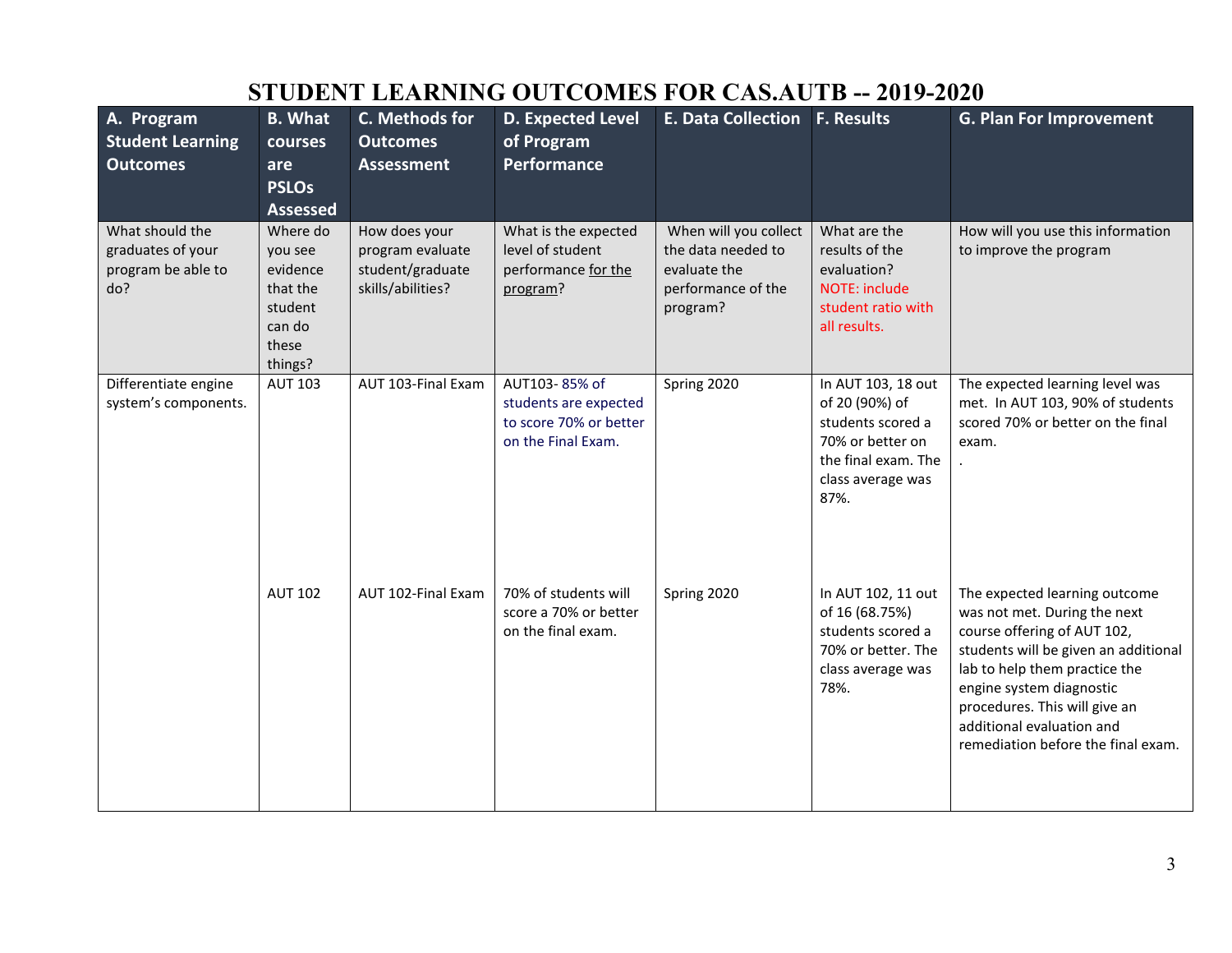|                                                                                   | 91 ODENI TEMNIN UNU OOT COMESTION CASACTE<br>2017-2020                            |                                                                            |                                                                                      |                                                                                               |                                                                                                                                                                       |                                                                                                                                                                                                                   |  |  |
|-----------------------------------------------------------------------------------|-----------------------------------------------------------------------------------|----------------------------------------------------------------------------|--------------------------------------------------------------------------------------|-----------------------------------------------------------------------------------------------|-----------------------------------------------------------------------------------------------------------------------------------------------------------------------|-------------------------------------------------------------------------------------------------------------------------------------------------------------------------------------------------------------------|--|--|
| A. Program<br><b>Student Learning</b><br><b>Outcomes</b>                          | <b>B.</b> What<br>courses<br>are PSLOs<br><b>Assessed</b>                         | C. Methods for<br><b>Outcomes</b><br><b>Assessment</b>                     | D. Expected Level<br>of Program<br><b>Performance</b>                                | <b>E. Data Collection F. Results</b>                                                          |                                                                                                                                                                       | <b>G. Plan For Improvement</b>                                                                                                                                                                                    |  |  |
| What should the<br>graduates of your<br>program be able to<br>do?                 | Where do<br>you see<br>evidence<br>that the<br>student can<br>do these<br>things? | How does your<br>program evaluate<br>student/graduate<br>skills/abilities? | What is the expected<br>level of student<br>performance for the<br>program?          | When will you<br>collect the data<br>needed to evaluate<br>the performance of<br>the program? | What are the<br>results of the<br>evaluation?<br>NOTE: include<br>student ratio with<br>all results.                                                                  | How will you use this information<br>to improve the program                                                                                                                                                       |  |  |
| Demonstrate<br>proficiency in the<br>servicing of<br>automotive brake<br>systems. | <b>AUT 112</b>                                                                    | Final Exam                                                                 | 70% of students given<br>the final will score<br>70% or better on the<br>assessment. | Fall 2019                                                                                     | In AUT 112, 16 out<br>of 19 (84%) of<br>students scored a<br>70% or better on<br>the written and<br>hands-on<br>combined final<br>exam. The class<br>average was 80%. | The expected learning level was<br>met. Students will be given<br>instruction and labs in AUT 112 to<br>continue ensuring their success in<br>demonstrating proficiency in the<br>servicing of automotive brakes. |  |  |

 $\mathbf{I}$ 

# **STUDENT LEARNING OUTCOMES FOR CAS.AUTB—2019-2020**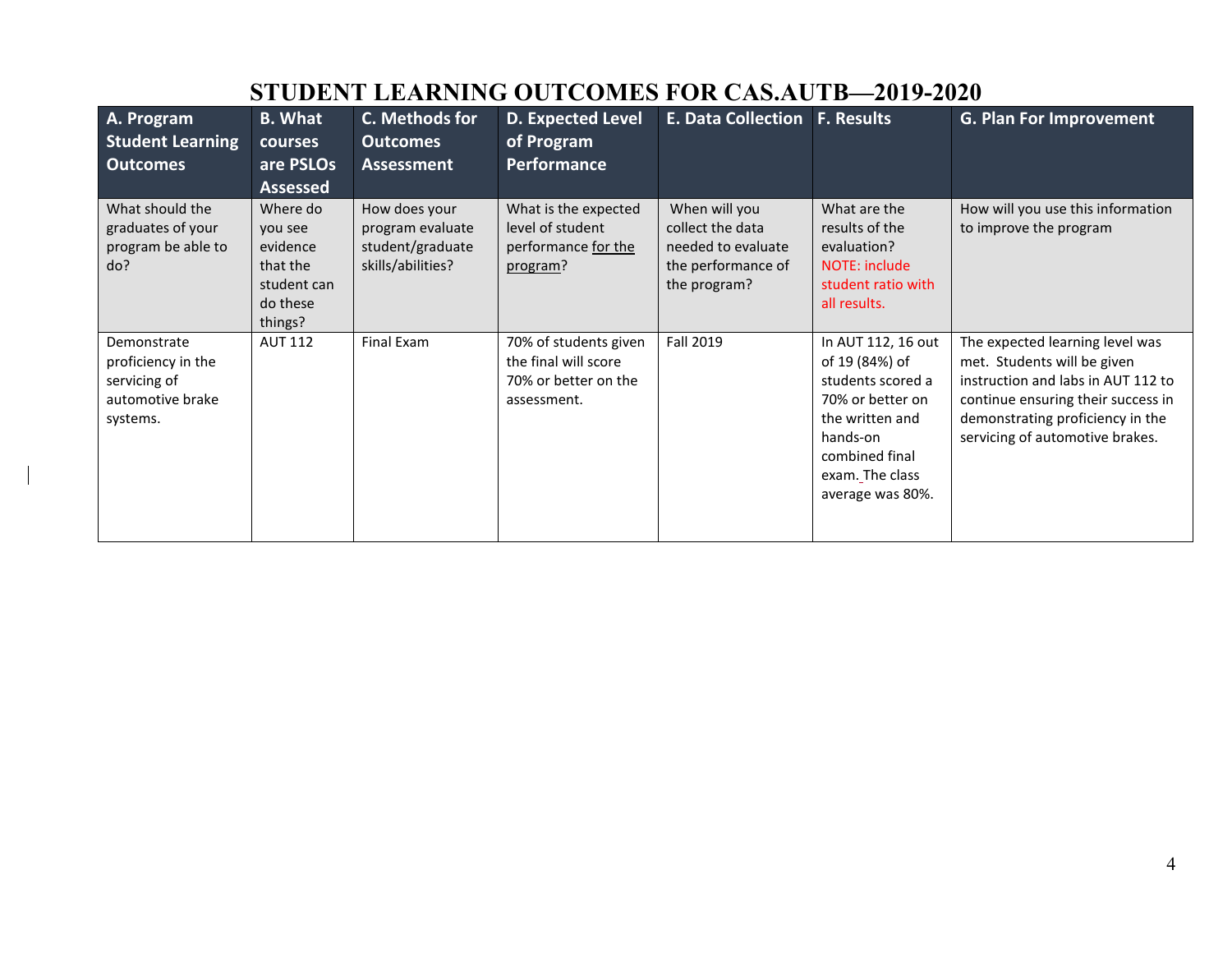## **STUDENT LEARNING OUTCOMES FOR CAS.AUTB—2020-2021**

| A. Program<br><b>Student Learning</b><br><b>Outcomes</b>                | <b>B.</b> What<br>courses are<br><b>PSLOs</b><br><b>Assessed</b>               | C. Methods for<br><b>Outcomes</b><br><b>Assessment</b>                     | <b>D. Expected Level</b><br>of Program<br>Performance                       | E. Data<br><b>Collection</b>                                                                  | <b>F. Results</b>                                                                                                  | <b>G. Plan For Improvement</b>                                                                                                                                                                                                                                                                          |
|-------------------------------------------------------------------------|--------------------------------------------------------------------------------|----------------------------------------------------------------------------|-----------------------------------------------------------------------------|-----------------------------------------------------------------------------------------------|--------------------------------------------------------------------------------------------------------------------|---------------------------------------------------------------------------------------------------------------------------------------------------------------------------------------------------------------------------------------------------------------------------------------------------------|
| What should the<br>graduates of your<br>program be able to do?          | Where do you<br>see evidence<br>that the<br>student can<br>do these<br>things? | How does your<br>program evaluate<br>student/graduate<br>skills/abilities? | What is the expected<br>level of student<br>performance for the<br>program? | When will you<br>collect the data<br>needed to evaluate<br>the performance of<br>the program? | What are the<br>results of the<br>evaluation?<br><b>NOTE: include</b><br>student ratio with<br>all results.        | How will you use this information<br>to improve the program                                                                                                                                                                                                                                             |
| Demonstrate<br>proficiency in<br>electrical/electronic<br>fundamentals. | <b>AUT 131</b>                                                                 | Final Exam                                                                 | 70% of students will<br>score 70% or better<br>on the final exam.           | <b>Fall 2020</b>                                                                              | 12 out of 14 (86%)<br>of students scored<br>a 70% or better on<br>the final exam. The<br>class average was<br>82%. | The expected learning level was<br>met. Electrical fundamentals will<br>continue to be taught and<br>assessed. Students will be<br>allowed to create their own faults<br>for the trainers. In addition,<br>student will explain the faults to<br>the class and how to troubleshoot<br>the given faults. |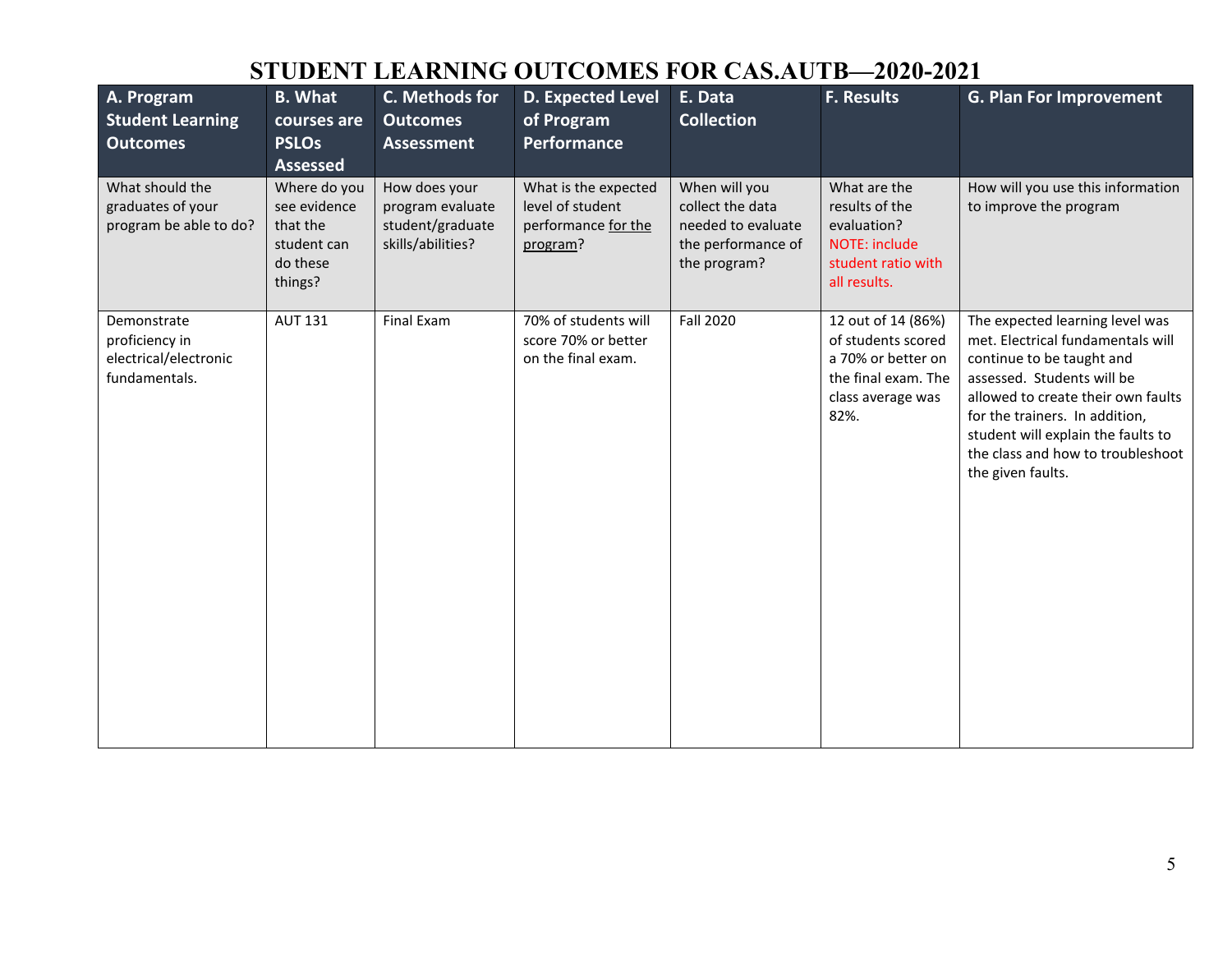### **STUDENT LEARNING OUTCOMES FOR CAS.AUTB—2020-2021**

| A. Program<br><b>Student Learning</b><br><b>Outcomes</b>          | <b>B.</b> What<br>courses are<br><b>PSLOs</b><br><b>Assessed</b>               | C. Methods for<br><b>Outcomes</b><br><b>Assessment</b>                     | <b>D. Expected Level</b><br>of Program<br>Performance                       | E. Data<br><b>Collection</b>                                                                  | <b>F. Results</b>                                                                                           | <b>G. Plan For Improvement</b>                                                                                                                                                                                                                                                                                            |
|-------------------------------------------------------------------|--------------------------------------------------------------------------------|----------------------------------------------------------------------------|-----------------------------------------------------------------------------|-----------------------------------------------------------------------------------------------|-------------------------------------------------------------------------------------------------------------|---------------------------------------------------------------------------------------------------------------------------------------------------------------------------------------------------------------------------------------------------------------------------------------------------------------------------|
| What should the<br>graduates of your<br>program be able to<br>do? | Where do you<br>see evidence<br>that the<br>student can<br>do these<br>things? | How does your<br>program evaluate<br>student/graduate<br>skills/abilities? | What is the expected<br>level of student<br>performance for the<br>program? | When will you collect<br>the data needed to<br>evaluate the<br>performance of the<br>program? | What are the<br>results of the<br>evaluation?<br><b>NOTE: include</b><br>student ratio with<br>all results. | How will you use this information<br>to improve the program                                                                                                                                                                                                                                                               |
| Differentiate engine<br>system's components.                      | <b>AUT 102</b>                                                                 | Final Exam                                                                 | 70% of students will<br>score a 70% or higher<br>on the exam.               | Spring 2021                                                                                   | 13 out of 16 (81%)<br>students scored a<br>70% or better on<br>the exam. The<br>class average was<br>79%.   | The expected learning outcome<br>was met. The introduction of the<br>added time to this class showed a<br>12% increase in the number of<br>students meeting this objective.<br>Even with this improvement the<br>class average only advanced 1%.<br>Students will continue to be<br>taught engine system's<br>components. |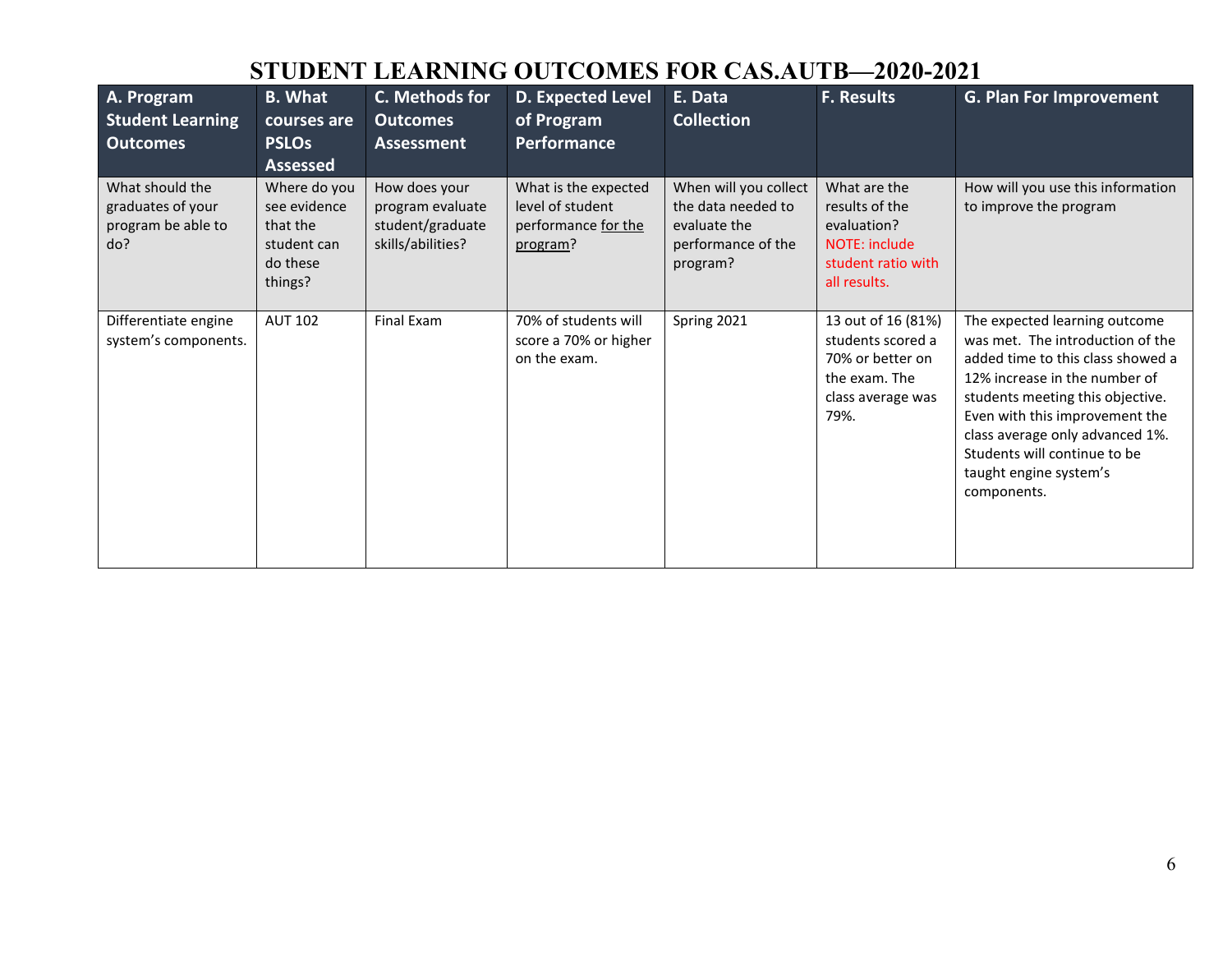#### **CONTINUOUS STUDENT IMPROVEMENT**

 **The Basic Automotive Certificate program has implemented plans to improve the program and student outcomes after reviewing data from the last cycle. The faculty have reviewed learning outcomes and addressed the concerns as needed. Some of the lab projects will be re-sequenced to help facilitate content delivery. The faculty plan to add several additional assessments to give students a chance of remediation on the content that is challenging for students. In AUT 131, plans are to rearrange the lab on fault finding. This modification will allow students to create faults of their own in the lab on the trainers. The purpose is to allow students to explain their individual circuit faults to the instructors and class. In AUT 102 there was improvement in the number of students meeting the benchmark from 69% to 81% between the Spring of 2020 and 2021, however, we discussed that there is still room to improve. In addition to the extra lab that was added for 2021, there are plans to add an activity where the students will be put into groups. These groups will create mini quizzes for the other groups to take.** 

 **After this cycle, faculty have a better understanding of the goals of the program. Advisors are more keenly aware of helping students firm up their expectations for an individual class and the overall pursuit of objectives of the program. COVID-19 has clearly affected many categories of comparison, but as higher education recovers from the pandemic we hope to see additional improvements.**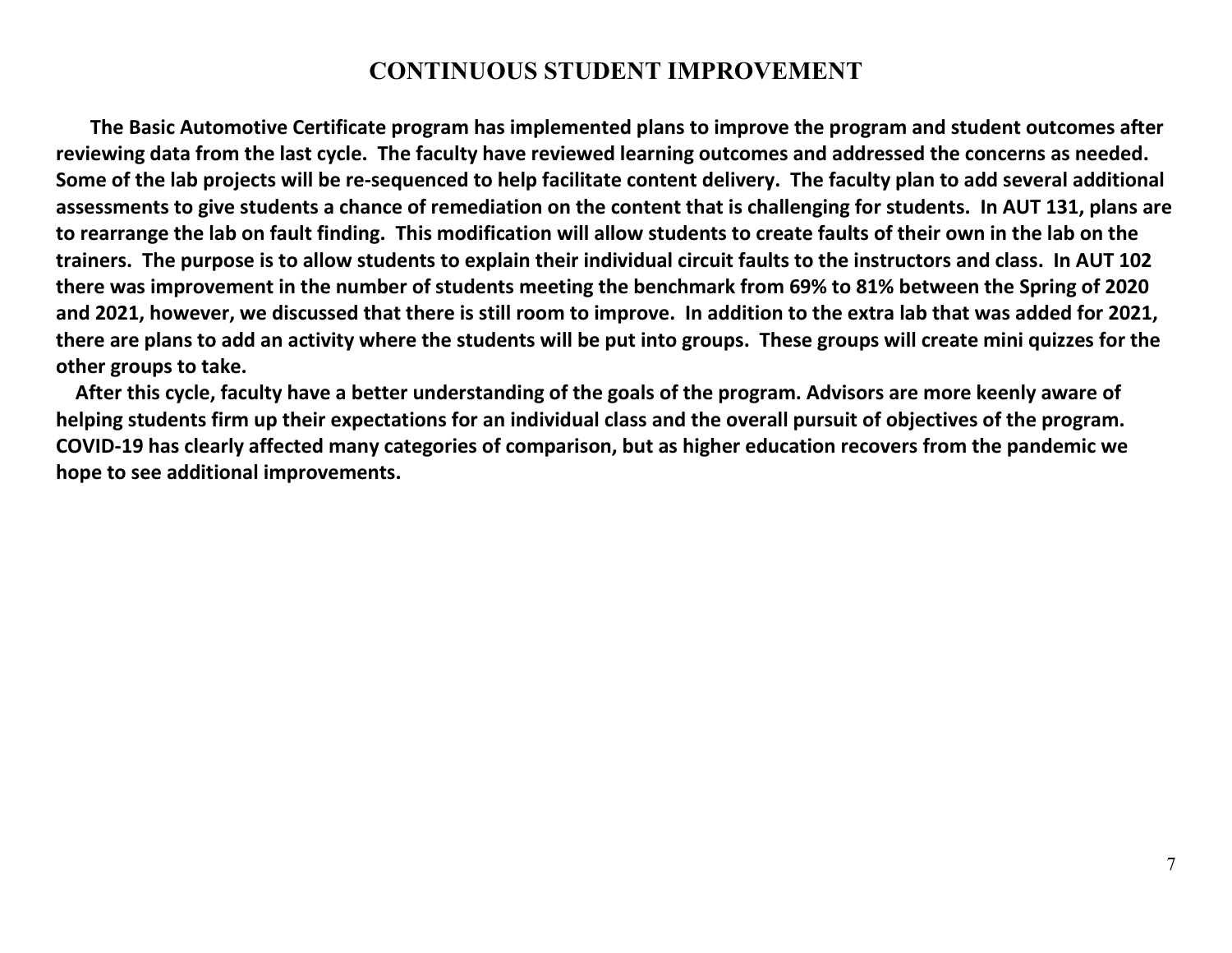#### **PROGRAM VITAL STATISTICS**

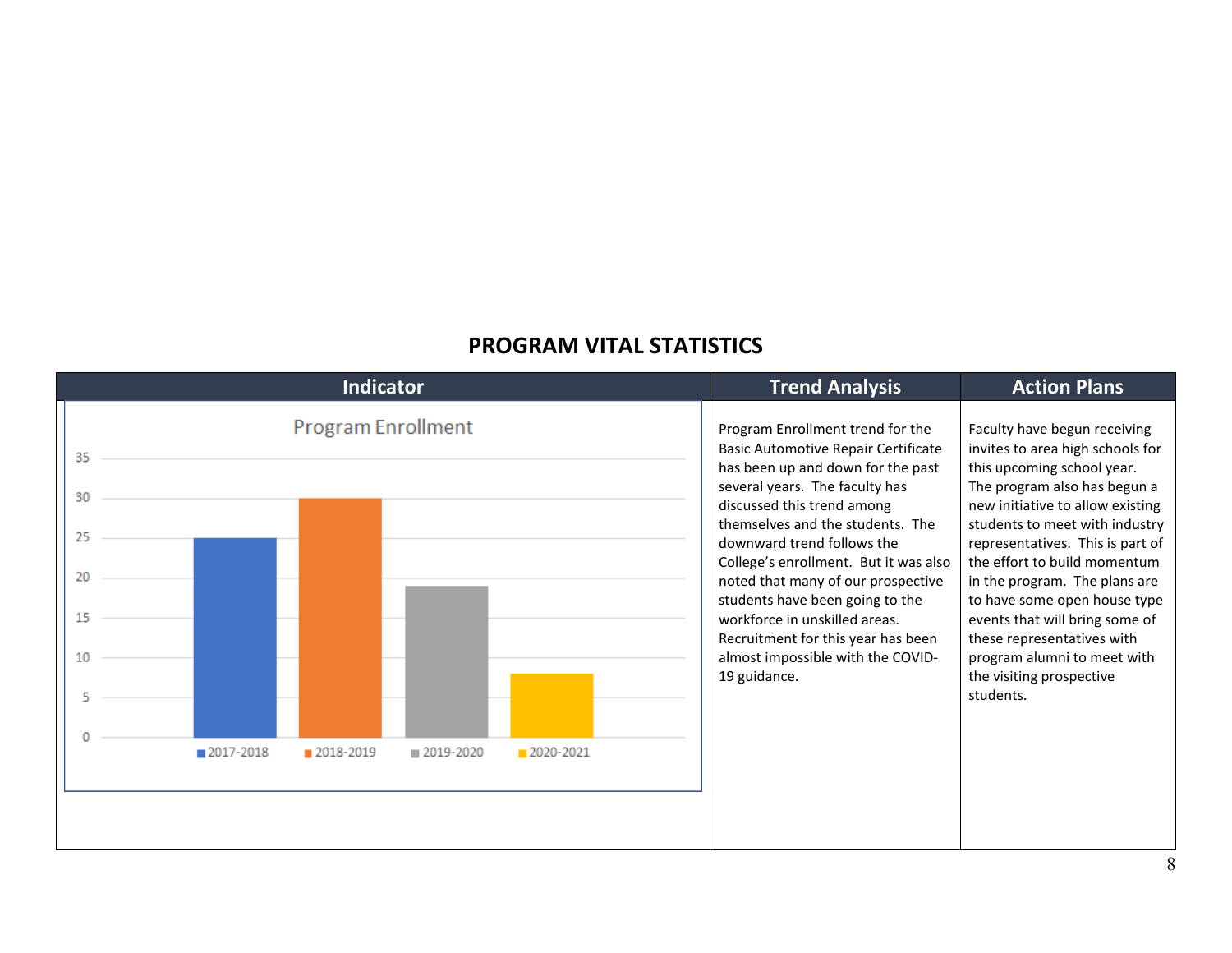| <b>Indicator</b>                                                                                                                                                       | <b>Trend Analysis</b>                                                                                                                                                                                                                                    | <b>Action Plans</b>                                                                                                                                                                                                                                                                                                                                                                                                                                                                                                                                                                                                                                                                                              |
|------------------------------------------------------------------------------------------------------------------------------------------------------------------------|----------------------------------------------------------------------------------------------------------------------------------------------------------------------------------------------------------------------------------------------------------|------------------------------------------------------------------------------------------------------------------------------------------------------------------------------------------------------------------------------------------------------------------------------------------------------------------------------------------------------------------------------------------------------------------------------------------------------------------------------------------------------------------------------------------------------------------------------------------------------------------------------------------------------------------------------------------------------------------|
| <b>Fall to Spring Persistance</b><br>100%<br>90%<br>80%<br>70%<br>60%<br>50%<br>40%<br>30%<br>20%<br>10%<br>0%<br>■ 2017-2018<br>2018-2019<br>■ 2019-2020<br>2020-2021 | According to the school's data, the<br>Fall to Spring Persistence has a<br>steady trend with a new upward<br>movement. There has been a<br>change in some advising roles and<br>the thoughts are that this has had a<br>positive impact on this program. | Faculty and advisors plan on<br>continuing to meet with our<br>advisees in appreciative<br>advising. The plan is to help<br>promote students' goals and<br>ambitions and then tie them to<br>activities in the classroom and<br>lab. A new initiative has<br>already been implemented to<br>have Meet and Greet sessions<br>with area industry<br>representatives. They were<br>invited to come out for an hour<br>to meet in the lab with all<br>students. Students were<br>encouraged to meet all the<br>visitors and ask them<br>questions about their<br>businesses. The thoughts were<br>to create more buy-in from the<br>students and foster a positive<br>relationship with the area<br>representatives. |
|                                                                                                                                                                        |                                                                                                                                                                                                                                                          |                                                                                                                                                                                                                                                                                                                                                                                                                                                                                                                                                                                                                                                                                                                  |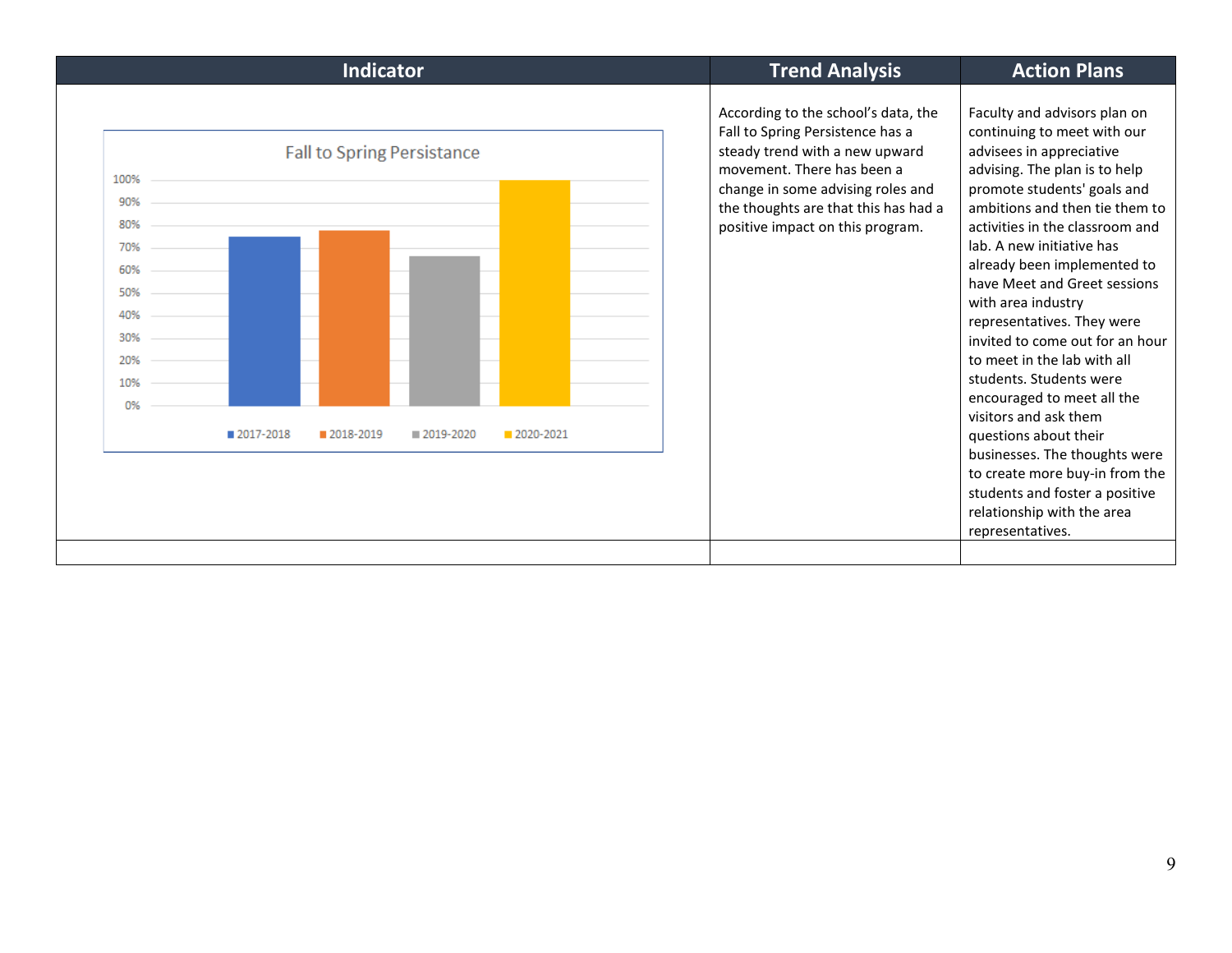